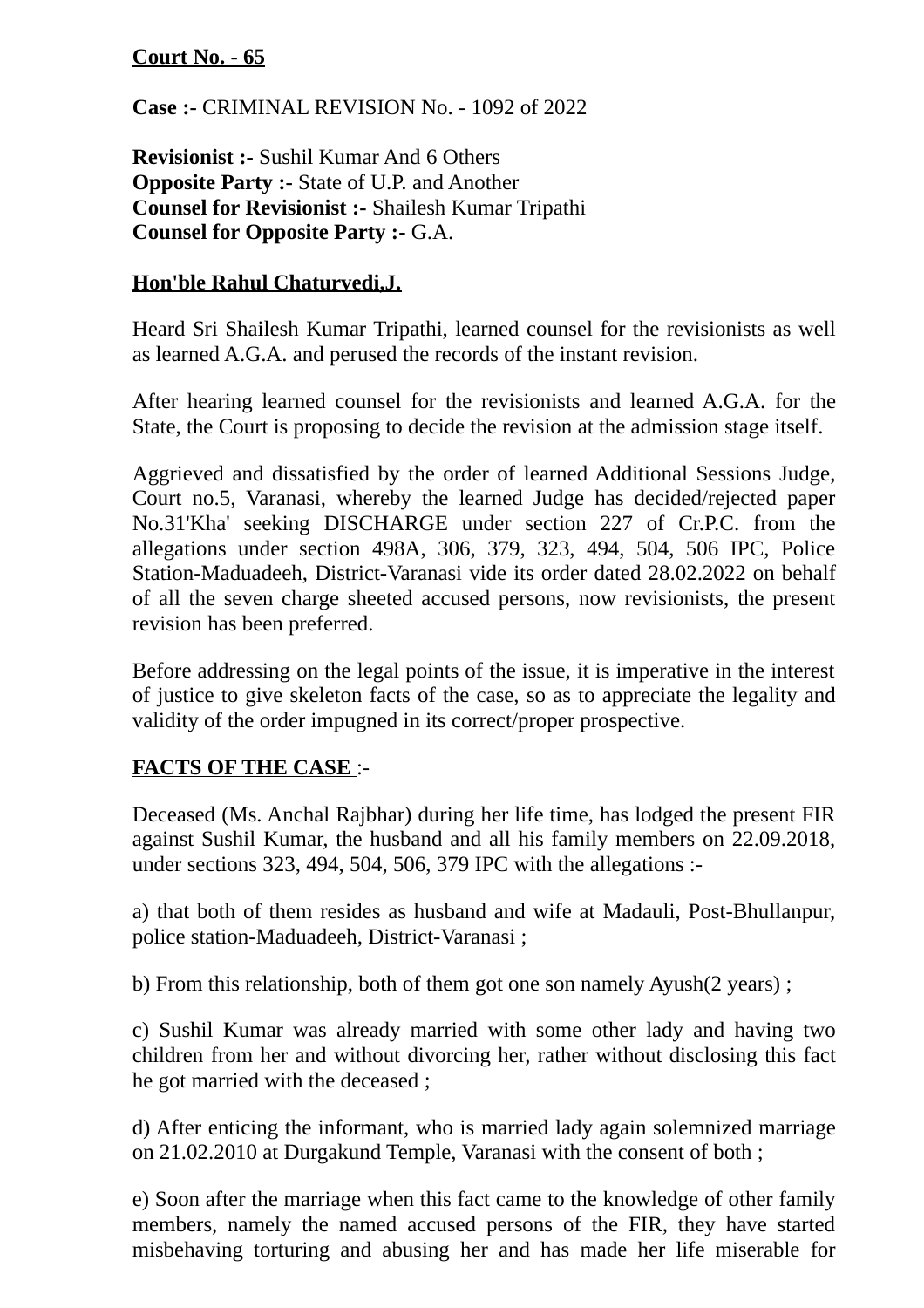almost about 10-12 years ;

f)Their atrocities crossed all the limits when her husband under the pressure of his family members have virtually deserted her and now kept a new lady ;

g) The informant, Anchal Rajbhar after lodging the aforesaid FIR, has consumed some poisonous substance on the same day i.e. on 22.09.2018.

After lodging of the FIR, and thereafter, her sad demise by consuming some poisonous substance, the police has started deep probe into the matter and eventually has filed their report under sections 173(2) Cr.P.C. on 20.11.2011, under section 323, 494, 504, 506, 379, 306, 498A IPC against all the named accused persons except Section 494 IPC, which was additional against revisionist no.1. On this charge sheet, learnd concerned Magistrate has taken the cognizance on 23.11.2018.

From the records of the case, para 20 of the affidavit, its own admission by the revisionist no.1 that he got married third time with one Abhilash Singh on 15.09.2018 and this marriage was registered before Marriage Registrar Officer-I, Varanasi without giving divorce to her earlier two wives.

This seems to be the sole reason whereby the deceased (Anchal Rajbhar) has taken this extreme step by consuming some poisonous substance and committed suicide.

From the forensic examination of deceased's viscera, deadly poison Aluminium Phosphate was found.

#### **SUBMISSIONS ADVANCED** :-

On these factual aspect of the issue, learned counsel for the revisionists have pointed out certain glaring and astonishing procedural loopholes during the investigation viz, the case crime no.424 of 2018 was got registered by Ms. Anchal Rajbhar (hence deceased) on 22.09.2018 at 18:37 hrs. whereas on the same day, she was admitted at Ganga Hospital and Trauma Center, Varanasi and its medical officer have informed the police on 22.09.2018 at 2 p.m. regarding admission of Anchal Rajbharas suspected case of poison and its G.D. entry no.048 on 22.09.2018 at 7:01 hrs. Thereafter, she was brought to SSPG, District Hospital, Varanasi on 22.09.2018 at 06:50 hrs where it was endorsed that she was brought dead. Her inquest was done on 23.09.2018 at 1:17 pm - 1:35 pm at SSPG Hospital, Varanasi and thereafter, her autopsy was done on 23.09.2018. Her dead body was brought at 3:30 pm whereas post mortem report was done at 1:35 pm to 2:00 pm on 23.09.2018. From all these facts and figures, learned counsel for the revisionists tried to raise his castle of arguments on these anomalies.

Since, the Court is deciding this revision at the admission stage itself, it is not proper on my part to make comment upon these alleged inconsistencies. Moreover, when the third or fourth agency intervened into the matter, their perception should not come into the way while adjudicating the discharge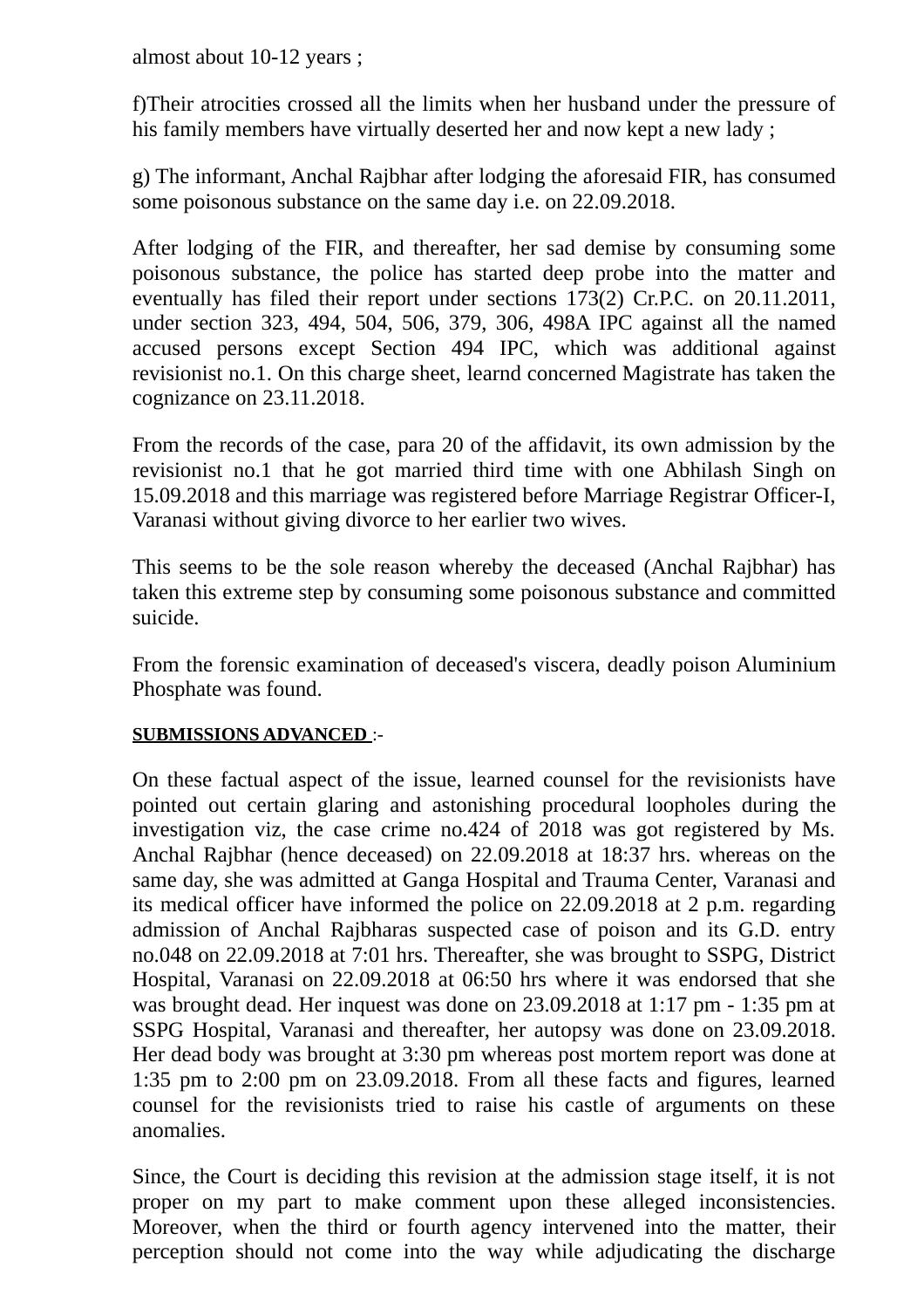application. The Court is not supposed to hold a mini trial at the stage of deciding the discharge application.

Besides this, it was argued that the Investigating Officer of the case erroneously charge-sheeted the revisionists without examining the evidences on record in its correct prospective and have done a perfunctory investigation. There is no parallel between the material collected during the investigation and the charge sheet.

I have carefully gone through the impugned order dated 28.02.2022 passed by learned Trial Judge, Varanasi while rejecting the application 31-Kha under section 227 of Cr.P.C. The relevant paragraphs of the impugned orders are paras 7, 8, 9 and 10.

In para 7 of the impugned judgment, it is culled out that since the deceased was not his legally weeded wife and as such Section 498A IPC would not be attracted. This submission was dealt with by the learned trial Judge.

In para 8 of the order, it is mentioned that revisionist and the deceased were residing as husband and wife and from this "relationship", son Ayush was born, who is two years old now. It is alleged that a sweeping allegation of alleged atrocities were made in the FIR against her in-laws and the date-wise harassment has not been narrated. This aspect of the issue was dealt with by the learned trial Court.

In para 9 of the order, it was argued by the learned counsel that there is nothing on record to show that revisionist at any point of time, abetted or goaded the deceased to take this extreme step as contemplated in Section 107 IPC.

All these issues were raised by the revisionists and learned trial Judge, after considering all these aspects of the issue, has passed an order on 28.02.2022 which is under challenge.

### **LEGAL ANALYSIS** :-

I have keenly perused the order under challenge and submissions advanced by learned counsel for the revisionists.

Before coming to the legal aspect of the issue, it is imperative to spell out the provision of Section 227 Cr.P.C., which reads thus :-

*"Section 227. - If, upon consideration of the record of the case and the documents submitted therewith, and after hearing the submissions of the accused and the prosecution in this behalf, the Judge considers that there is no sufficient ground for proceeding against the accused, he shall discharge the accused and record his reasons for so doing."*

# 228. Framing of charge.

*[\(1\)](https://indiankanoon.org/doc/793281/) If, after such consideration and hearing as aforesaid, the Judge is of opinion*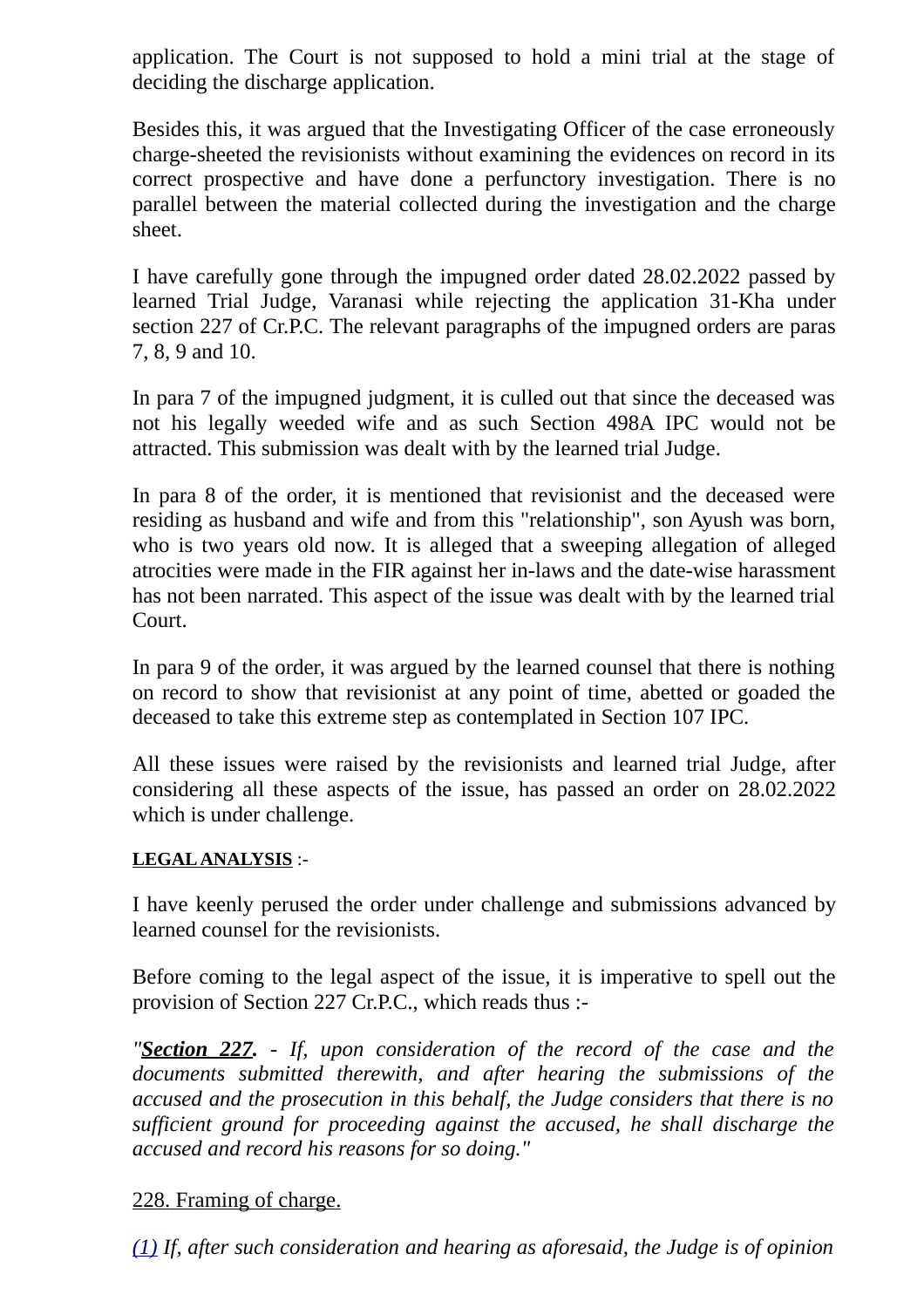*that there is ground for presuming that the accused has committed an offence which-*

*[\(a\)](https://indiankanoon.org/doc/495541/) is not exclusively triable by the Court of Session, he may, frame a charge against the accused and, by order, transfer the case for trial to the Chief Judicial Magistrate, and thereupon the Chief Judicial Magistrate shall try the offence in accordance with the procedure for the trial of warrant- cases instituted on a police report;*

*[\(b\)](https://indiankanoon.org/doc/98829/) is exclusively triable by the Court, he shall frame in writing a charge against the accused.*

*[\(2\)](https://indiankanoon.org/doc/32765/) Where the Judge frames any charge under clause (b) of sub- section (1), the charge shall be read and explained to the accused and the accused shall be asked whether he pleads guilty of the offence charged or claims to be tried.*

Thus, from the above, it is absolutely clear that the purpose and the object of Section 227/228 Cr.P.C. is to ensure that the Court should be satisfied that the accusation made against the accused are not frivolous and that there is some material for proceedings against him.

It would be hazardous to act on the discrepancies unless they are so fatal and glaring as to affect the credibility of the prosecution case without affording reasonable opportunity to the prosecution to substantiate the allegations.

In the instant case where the deceased herself has lodged the FIR, gave vivid details of the atrocities faced by her from her own husband and his other family members. She states that, both of them got married in Durgakund Temple in the year 2010 and remained as husband and wife, given birth to a baby boy who is now of two years. This was husband's second marriage with the informant with whom she has given birth to a baby boy, now without divorcing her, Sushil Kumar was going to marry third time. The cumulative effect of all these factors lead the poor girl to commit suicide.

Learned counsel for the revisionists has drawn the attention of the Court to the latest judgment of Hon'ble the Apex Court in the case of *Sanjay Kumar Rai VS. State of U.P.* (Criminal Appeal No.472 of 2021) decided on 07.05.2021, whereby, the Court has opined, paragraph no.16 of which is quoted hereinbelow :-

*"Further, it is well settled that the trial court while considering the discharge application is not to act as a mere post office. The Court has to sift through the evidence in order to find out whether there are sufficient grounds to try the suspect. The court has to consider the broad probabilities, total effect of evidence and documents produced and the basic infirmities appearing in the case and so on. [Union of India V. Prafulla Kumar Samal]. Likewise, the Court has sufficient discretion to order further investigation in appropriate cases, if need be.*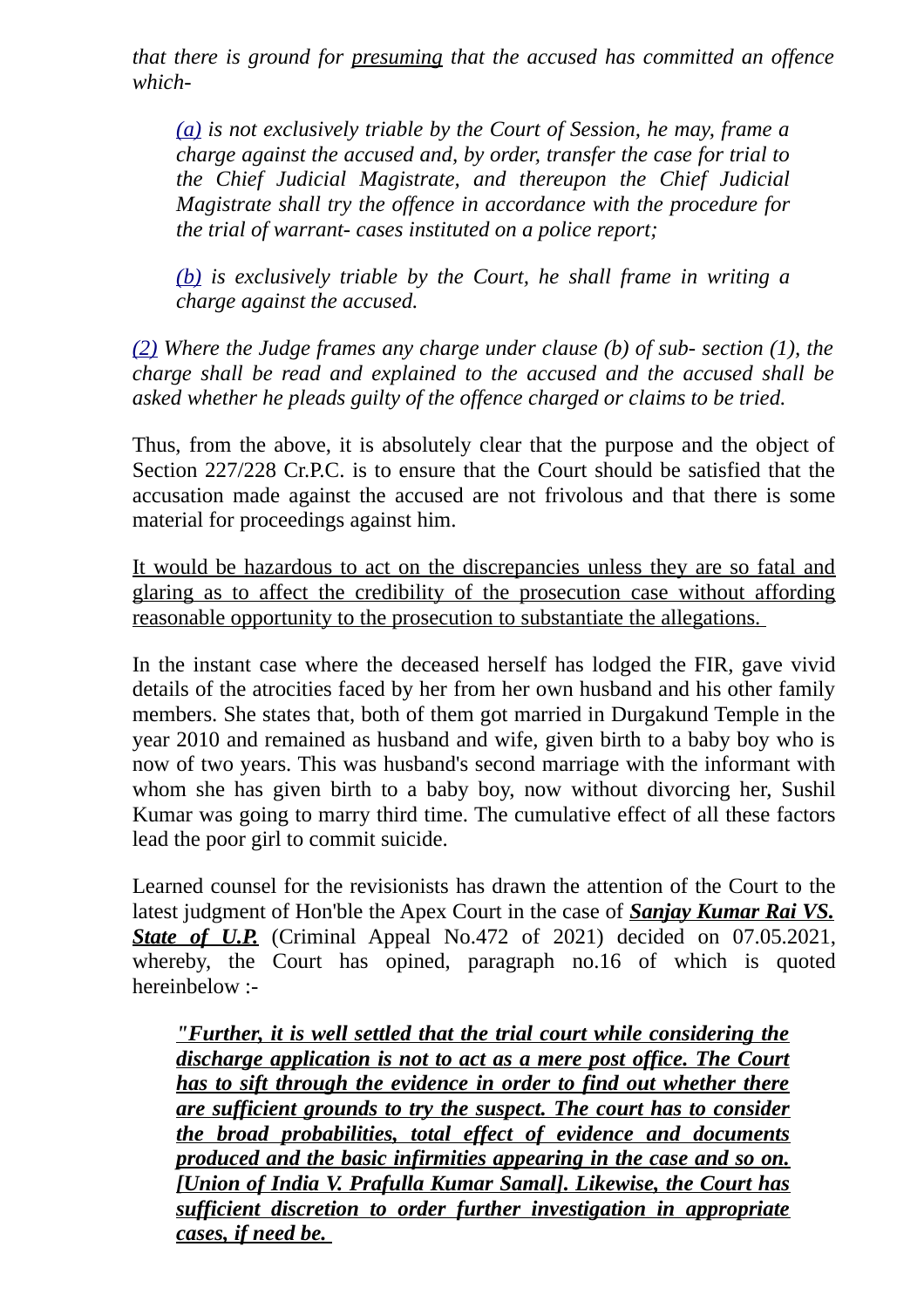Learned A.G.A., per contra, has emphasized on the following citation of Hon'ble the Apex Court, which deserves the attention of the Court while deciding the instant revision :

## **(i)** *Tarun Jit Tejpal Vs. State of Goa and anr. reported in 2019 SCC Online SC 1053;*

**(ii)** *Sajjan Kumar Vs. CBI reported in (2010) 9 SCC 368;*

### **(iii)** *Kanti Bhadra Shah Vs. State of West Bengal reported in (2000) 1 SCC 722;*

In support of his submissions that factors to be taken into account while deciding the DISCHARGE application.

In the case of Tarun Jit Tejpal (supra) and Sajjan Kumar's (supra), following points were reduced after trashing number of decisions viz :-

In Sajjan Kumar Vs. CBI [Sajjan Kumar V. CBI, (2010) 9 SCC 368 : (2010) 3 SCC (Cri) 1371] , this Court on consideration of the various decisions about the scope of sections 227 and 228 of the Code, laid down the following principles: (SCC pp. 37677, para 21)

*"(i) The Judge while considering the question of framing the charges under section 227 CrPC has the undoubted power to sift and weigh the evidence for the limited purpose of finding out whether or not a prima facie case against the accused has been made out. The test to determine prima facie case would depend upon the facts of each case.*

*(ii) Where the materials placed before the court disclose grave suspicion against the accused which has not been properly explained, the court will be fully justified in framing a charge and proceeding with the trial.*

*(iii) The court cannot act merely as a post office or a mouthpiece of the prosecution but has to consider the broad probabilities of the case, the total effect of the evidence and the documents produced before the court, any basic infirmities, etc. However, at this stage, there cannot be a roving enquiry into the pros and cons of the matter and weigh the evidence as if he was conducting a trial.*

*(iv) If on the basis of the material on record, the court could form an opinion that the accused might have committed offence, it can frame the charge, though for conviction the conclusion is required to be proved beyond reasonable doubt that the accused has committed the offence.*

*(v) At the time of framing of the charges, the probative value of the material on record cannot be gone into but before framing a charge the court must apply its judicial mind on the material placed on record and must be satisfied that the commission of offence by the accused was possible.*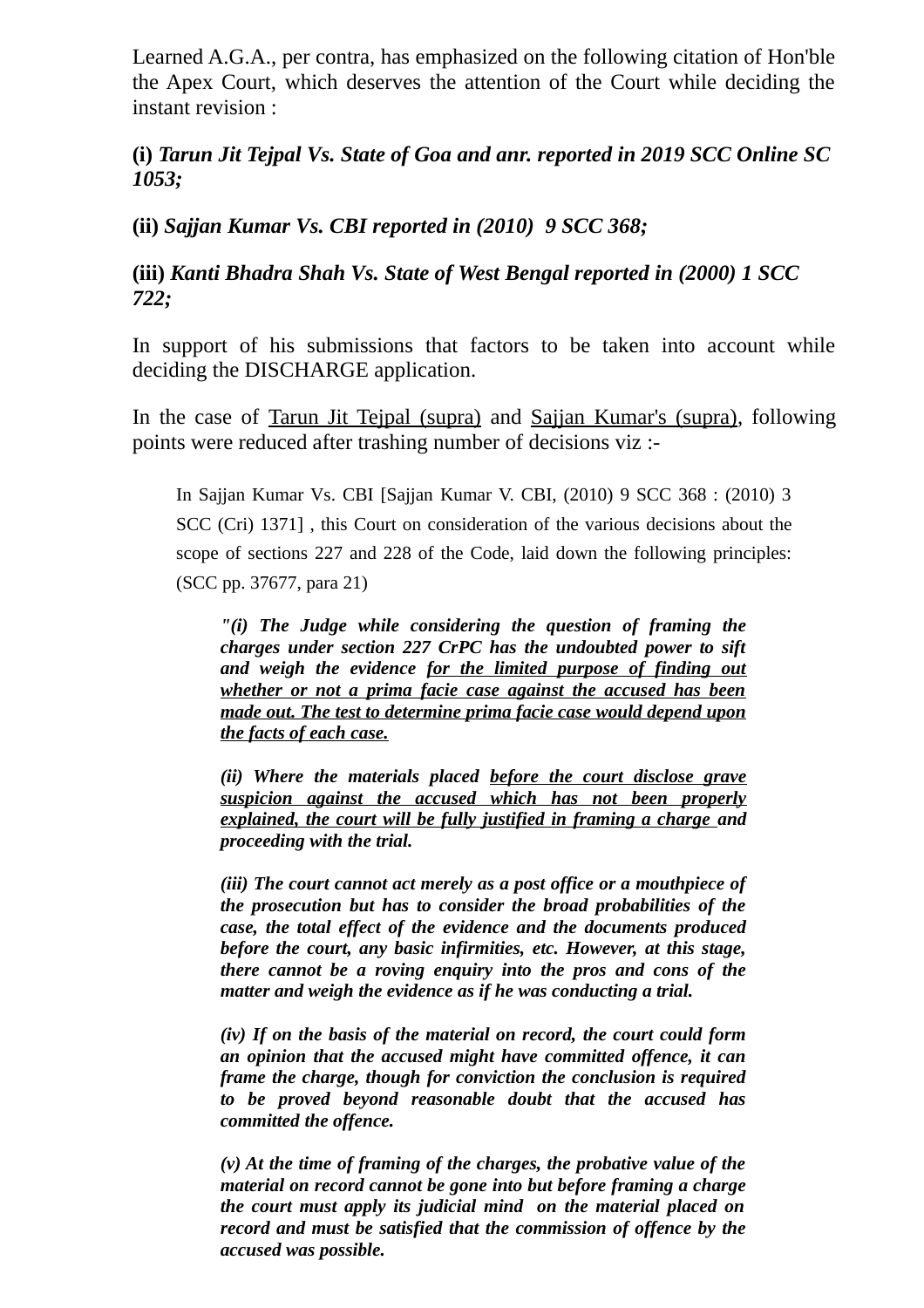*(vi) At the stage of sections 227 and 228, the court is required to evaluate the material and documents on record with a view to find out if the facts emerging therefrom taken at their face value disclose the existence of all the ingredients constituting the alleged offence. For this limited purpose, sift the evidence as it cannot be expected even at that initial stage to accept all that the prosecution states as gospel truth even if it is opposed to common sense or the broad probabilities of the case.*

*(vii) If two views are possible and one of them gives rise to suspicion only, as distinguished from grave suspicion, the trial Judge will be empowered to discharge the accused and at this stage, he is not to see whether the trial will end in conviction or acquittal."*

If we read carefully the provisions of Section 227 and 228 of Cr.P.C. in conjointly, it would be clear that at the beginning and the initial stage of the trial, the truth, veracity and effect of the evidence which the prosecutor proposes to adduce and not to be meticulously judged at the stage of discharge.

Now in any weight to be attached to the probable defence of the accused, it is not obligatory for the judge at the stage of trial to consider in any detail and weigh over a sensitive blame whether, if proved, would be incompatible with the innocence of the accused or not. The standard of test and judgment which is to be finally applied before recording a finding regarding the guilt or otherwise of the accused is not exactly to be applied at the stage of deciding the matter under Section 227 of Cr.P.C. At that stage, the Court is not to see whether there is sufficient ground for conviction of the accused or whether the trial is sure to end in his conviction.

Strong suspicion against the accused, if the matter remains in the region of suspicion, cannot take the place of proof of his guilt at the conclusion of the trial. But at the stage, if there is a story suspicion which leads, the Court may well within in his power to frame the charge and put that person for trial.

It would, under such circumstances, not open for the Court to say that there is there is no sufficient ground for proceeding against the accused person.

Thus, thrashing all above principles of law mentioned above, the Court is of the considered opinion, that there shall be more than prima facie case against the accused for which he is required to be tried. There is sufficient ample material against the accused. The alleged anomalies or inconsistencies during investigation (a third agency) would not be of much relevance at the stage of discharge. The nature of accusation in the FIR and during investigation material collected by the Investigating Officer and its cumulative effect in its nascent form is the material on which discharge has to be decided.

Learned counsel for the revisionists have laid excessive emphasis that there is no material on record which attracts Section 306 IPC against revisionist no.1. It is urged that for prima facie attracting Section 306 IPC, the prosecution has to collect sufficient material which falls within the four corners of Section 107 IPC.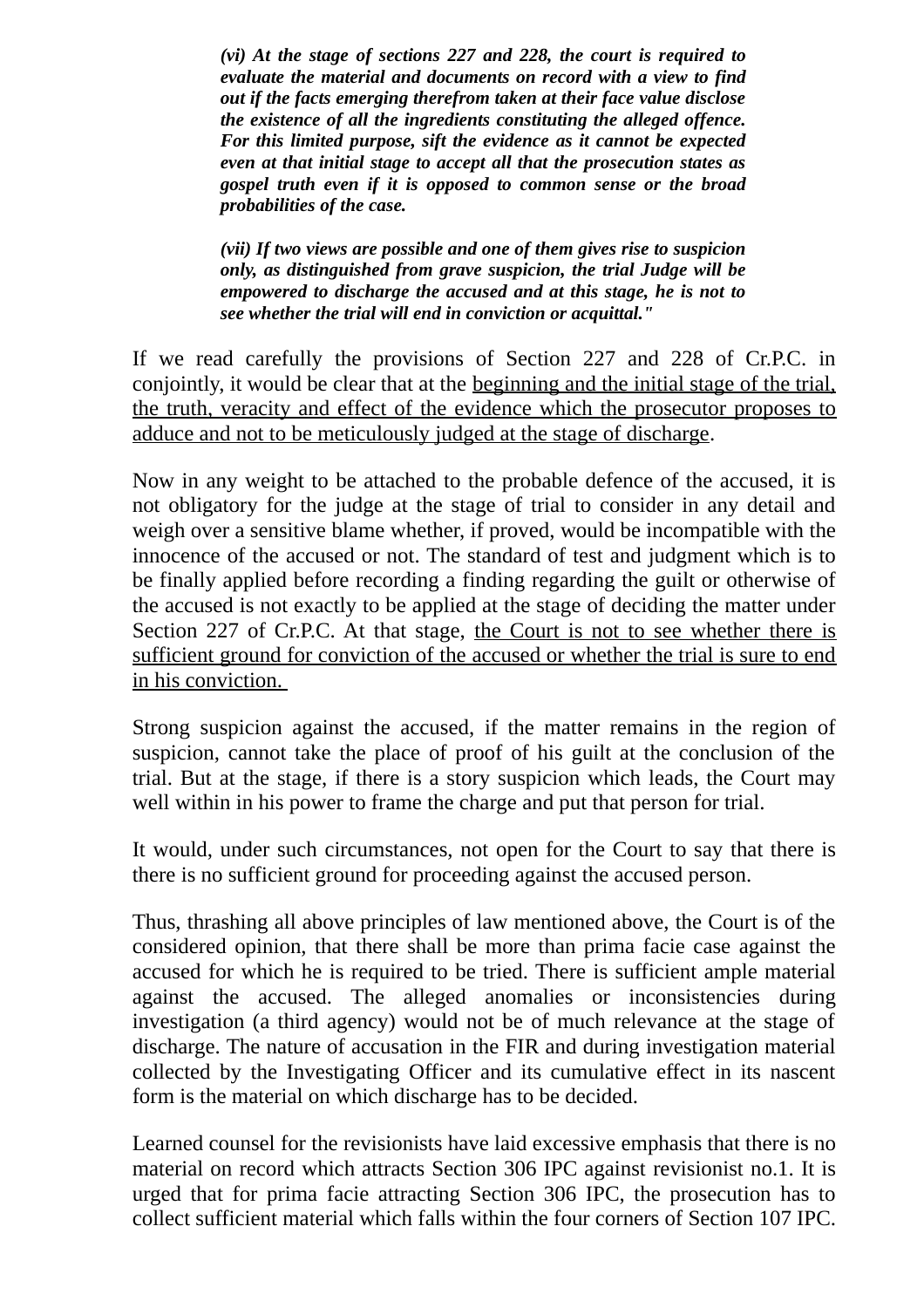Ostensibly, the arguments advanced seems to be lucrative one, but analysing the same with attending facts of the instant case, it hollowness become apparent.

Thus, to attract Section 306 IPC which prescribes abetment to commit suicide. Abetment to commit suicide is provided under section 107 IPC which reads thus :-

"107. Abetment of a thing.—A person abets the doing of a thing, who —

# *[\(First\)](https://indiankanoon.org/doc/140859846/) — Instigates any person to do that thing; or*

*[\(Secondly\)](https://indiankanoon.org/doc/13181557/) —Engages with one or more other person or persons in any conspiracy for the doing of that thing, if an act or illegal omission takes place in pursuance of that conspiracy, and in order to the doing of that thing; or*

*[\(Thirdly\)](https://indiankanoon.org/doc/80409215/) — Intentionally aids, by any act or illegal omission, the doing of that thing. Explanation 1.—A person who, by wilful misrepresentation, or by wilful concealment of a material fact which he is bound to disclose, voluntarily causes or procures, or attempts to cause or procure, a thing to be done, is said to instigate the doing of that thing. Explanation 2.—Whoever, either prior to or at the time of the commission of an act, does anything in order to facilitate the commission of that act, and thereby facilitate the commission thereof, is said to aid the doing of that act."*

Now, if we test these essentials of basic feature qua the facts in hand, it is clear that deceased during her lifetime has lodged the present FIR against her husband and other in-laws for atrocities. Admittedly, the deceased was his second wife allegedly, married in 2010 and she has got one son with the revisionist. Abruptly, the deceased came to know that her husband is going to marry with third lady Abhilasha on 11.09.2018 in Sarang Nath Temple and had applied for the registration of marriage. This fact, came to the knowledge of deceased on 13.09.2018 for which deceased herself lodged an FIR on 22.9.2018 against Sushil Kumar and his family members for the alleged atrocities upon her.

The Court is of the considered opinion that the FIR for all the practical purposes could be considered as her dying declaration as the deceased herself is the author of the FIR. After lodging of the FIR, she has committed suicide just next day after its lodging.

Admittedly, the deceased comes from rural background from whom her husband as her saviour. No Indian lady is ready to share her husband at any cost. They are literally possessive about their husband. It would be biggest jolt for any married woman that her husband is being shared by some other lady or he is going to marry some other lady. In such awkward situation, it would be impossible to expect any sanity from them. Exactly, same thing happen in this case too, where soon after coming to know that her husband got married in